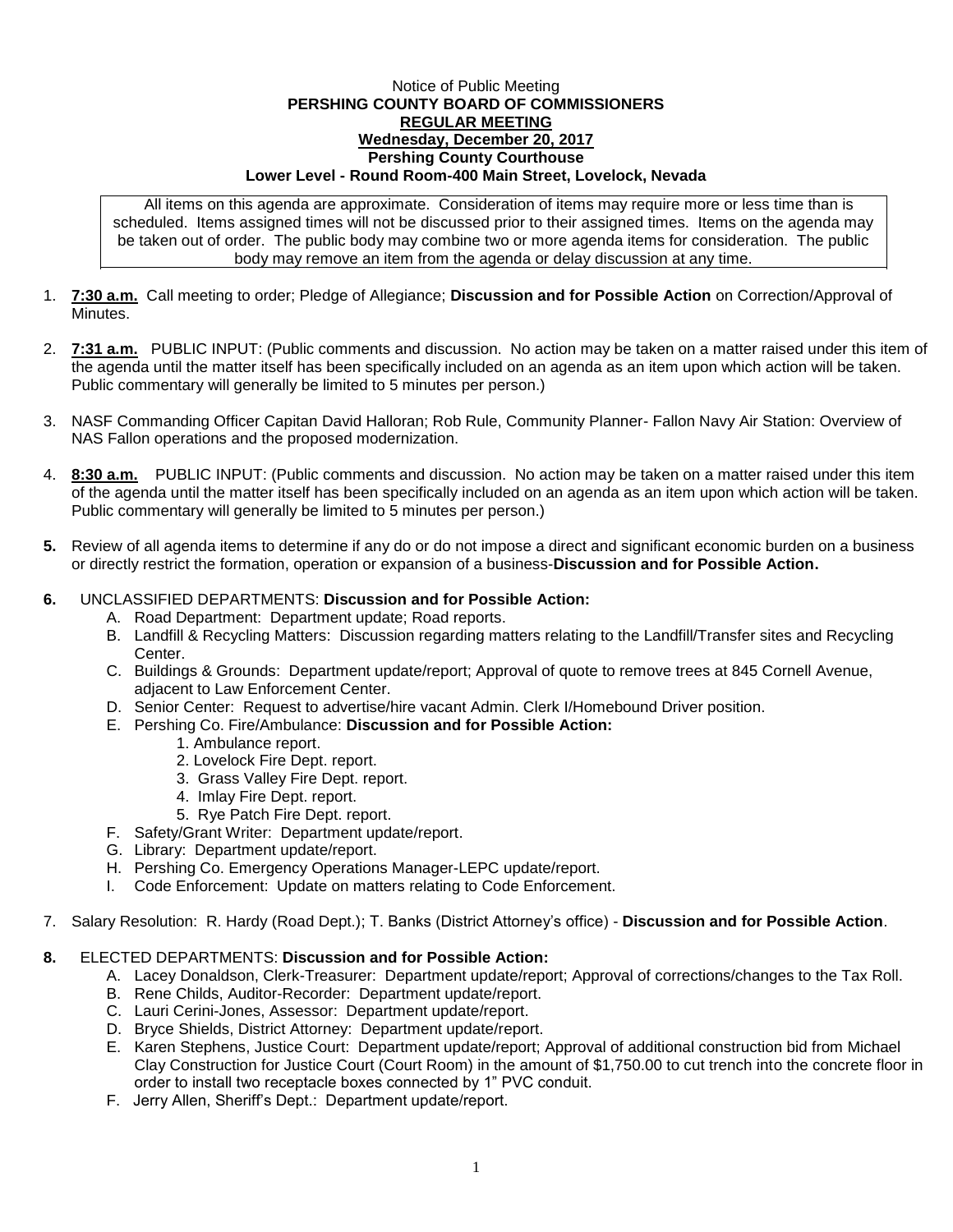- 9. Update on progress of site location, design, funding, amenities and construction of potential new Law Enforcement Center; Approval of Agreement between Pershing County and Lombard-Conrad Architects-Nevada, Ltd. for architecture and design services related to the proposed Pershing County Law Enforcement Center- **Discussion and for Possible Action**.
- 10. Information regarding Pershing County to be a partner with Pershing County School District in applying for an E-Rate grant for enhanced internet services for the Library for one time installation fee of approximately \$4,000.00; Explanation of continuance of \$.40 School Debt tax.
- 11. Proclamations and Awards: **Discussion and for Possible Action**-(The Pershing County Board of Commissioners may make a Proclamation or present a service or other award on behalf of the County).
- 12. Board Appointments/Resignations/Vacancies: 911 Surcharge Advisory Committee; Broadband Advisory Committee; Library Board of Trustees; Natural Resource Advisory Commission; Television District Board; Senior Center Advisory Board; Cemetery Board; Economic Development/Community Center Advisory Board; Lovelock Valley Weed District-**Discussion and for Possible Action.**
- 13. **9:30 a.m.** Grass Valley Advisory Board: Update on matters relating to the Grass Valley area.
- 14. Unionville Cemetery R &PP Land Sale- N-60081-Statement of Work-review for comments- **Discussion and for Possible Action.**
- 15. **10:00 a.m.** Planning & Building Department/Imlay Water System: Department Update/Report: **Discussion and for Possible Action:**

A. Request for review and approval of a Subsequent Parcel Map application on APN: 007-131-16 for Robert Kennerson. The applicant is proposing the division of the existing parcel into (1) 41.35  $\pm$  acre parcel, (1) 37.83  $\pm$  acre parcel, (1) 18.00  $\pm$  acre parcel and (1) 8.09  $\pm$  acre parcel. The applicant is proposing this division for possible future industrial development. The parcel is zoned Industrial (I) and located in a portion of Section 9, North & West of I-80 & 2 miles South of Lovelock (T26N, R31E, Section 9 M.D.B.& M.) in Pershing County, NV. B. Imlay Water System: Stoney Basin, LLC-Request refund on invoice dated 10/18/2017 in the amount of \$148.50 due to wrong amount of water reported for billing.

- 16. Correspondence.
- 17. Approval of Pershing County Government Credit Card Use Policy- **Discussion and for Possible Action.**
- 18. Approval of annual Special Assessment on all taxable property within the confines of the **Buena Vista Groundwater Basin** for the Fiscal Year July 1, 2018, to June 30, 2019; Approval of annual Special Assessment on all taxable property within the confines of the **Desert Valley Groundwater Basin** for the Fiscal Year July 1, 2018, to June 30, 2019- **Discussion and for Possible Action.**
- 19. **10:30 a.m.** Ron Radil, Executive Director, WNDD: WNDD Comprehensive Economic Development Strategy input from Pershing County from Pershing County Commission and other departments; Purpose of the WNDD Comprehensive Economic Development Strategy; Pershing County Project/Initiative Listing to be included in the WNDD CEDS; Pershing County Commission and departments to review Pershing County CEDS Project/Initiative Listing and provide update to WNDD no later than January 31, 2018- **Discussion and for Possible Action.**
- 20. **11:00 a.m.** Eide Bailly-Presentation of the FY 2017 Audit Report; Approval and acceptance of the FY2017 Audit Report-**Discussion and for Possible Action.**
- 21. Approval to write Letter of Support for Save Rural Hospitals Act (HR2957) **Discussion and for Possible Action.**
- 22. Approval of Vouchers-**Discussion and for Possible Action**.
- 23. Litigation Meeting.
- 24. Report from Legal Counsel.
- 25. Report from Administrative Assistant-County Commissioner's Office.
- 26. Update on the Pershing County Economic Development and Conservation Act- **Discussion and for Possible Action.**